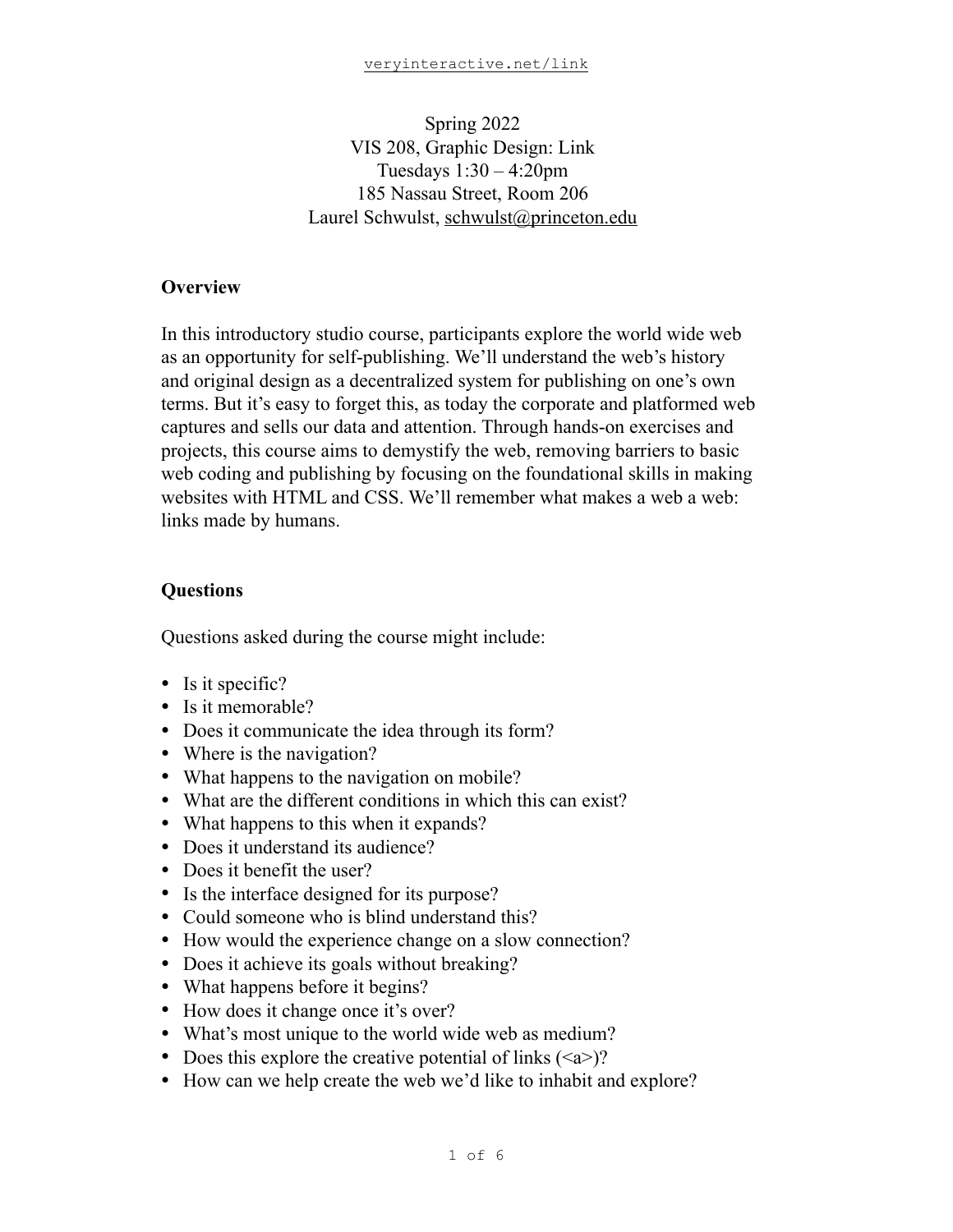### **Theme**

The theme of this year's course is:

*"return to the source"*

The world wide web will be turning 33 this year. Today, the web is much different than when it began. But the foundational languages behind the world wide web have stayed pretty much the same since the very beginning. We will "return to the source" from 3 completely intertwined layers: technical, designed, and cultural.

### **Course & class design**

This course meets for 13 classes.

In general, the three hour class will be broken into two halves.

One half will include any combination of:

- example-based lecture / discussion
- project critique / discussion
- reading discussion
- group activity to identify design elements in selected websites
- short, ten-minute student presentation on interview findings

The other half will include any combination of skill-based workshop with working lab time and/or individual consultation.

#### **Weekly interview findings**

Each class (starting Class 3), one student will give a  $\sim$ 10 minute presentation on a living designer, artist, or online presence who utilizes the web / links  $(\langle a \rangle)$ in a unique way. This person/presence should be contactable via the internet, and this should be someone you haven't communicated with before. This should be someone without many interviews of them out there already. Conduct an interview (via email, chat, Zoom, etc.) with this person and then present your findings in the form of a simple website, linked from your class homepage. *It is important that you start contacting your interviewee as soon as possible in the semester.*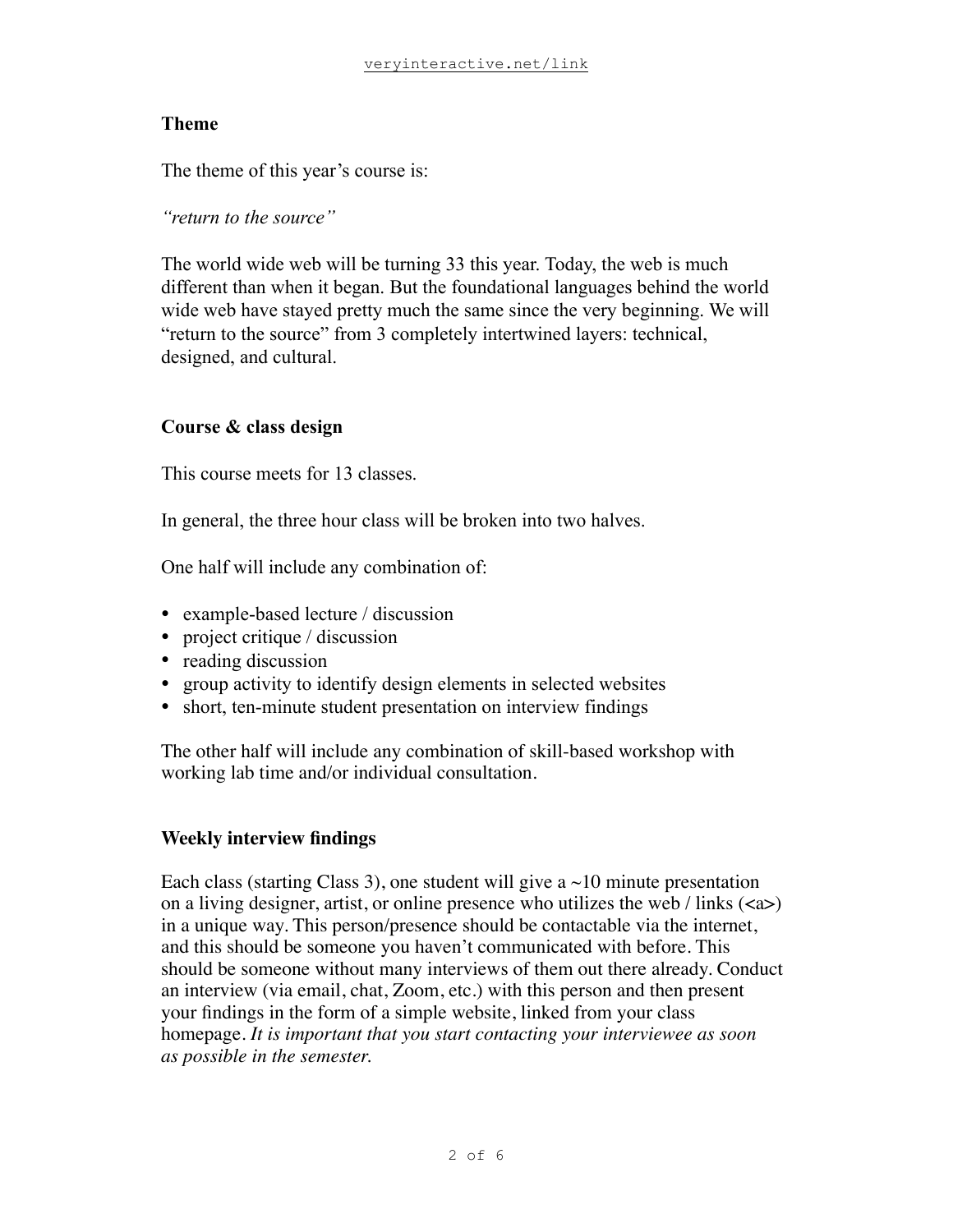## **Projects**

3 projects comprise this course:

- P1. 25 Variations
- P2. Website for a Future Event
- P3. Anchor <a>

## **Evaluation**

In this class, students will strive to make memorable, functional online experiences. Projects need not be hypertechnical but must be of high quality that is, they should both take a stance (be poetic, critical, and clear) and also be functional (achieve their goals and not break). Please note the invention of useful products is not the focus of this class, but the invention of useful techniques and approaches might be. Taking risks is not only encouraged but essential to worthwhile exploration. Craft (in both design, code, and presentation) is important.

# **Grading**

 $25\%$  ... P1  $25\%$  ... P2  $25\%$  ... P3 25% ... Class participation, diligence, and attitude

At the end of the term, you will be required to send me an archival .zip file of all project materials divided into folders titled P1, P2, P3, exercises, journal, and interview. Keep this in mind as you organize your materials throughout the semester.

# **Exercises & Journal**

Throughout the course, there will be exercises and journal prompts given. These will be given weekly during the first part of the course, designed as ways to keep "fit" when learning new technical material and ways to reflect on course readings and media.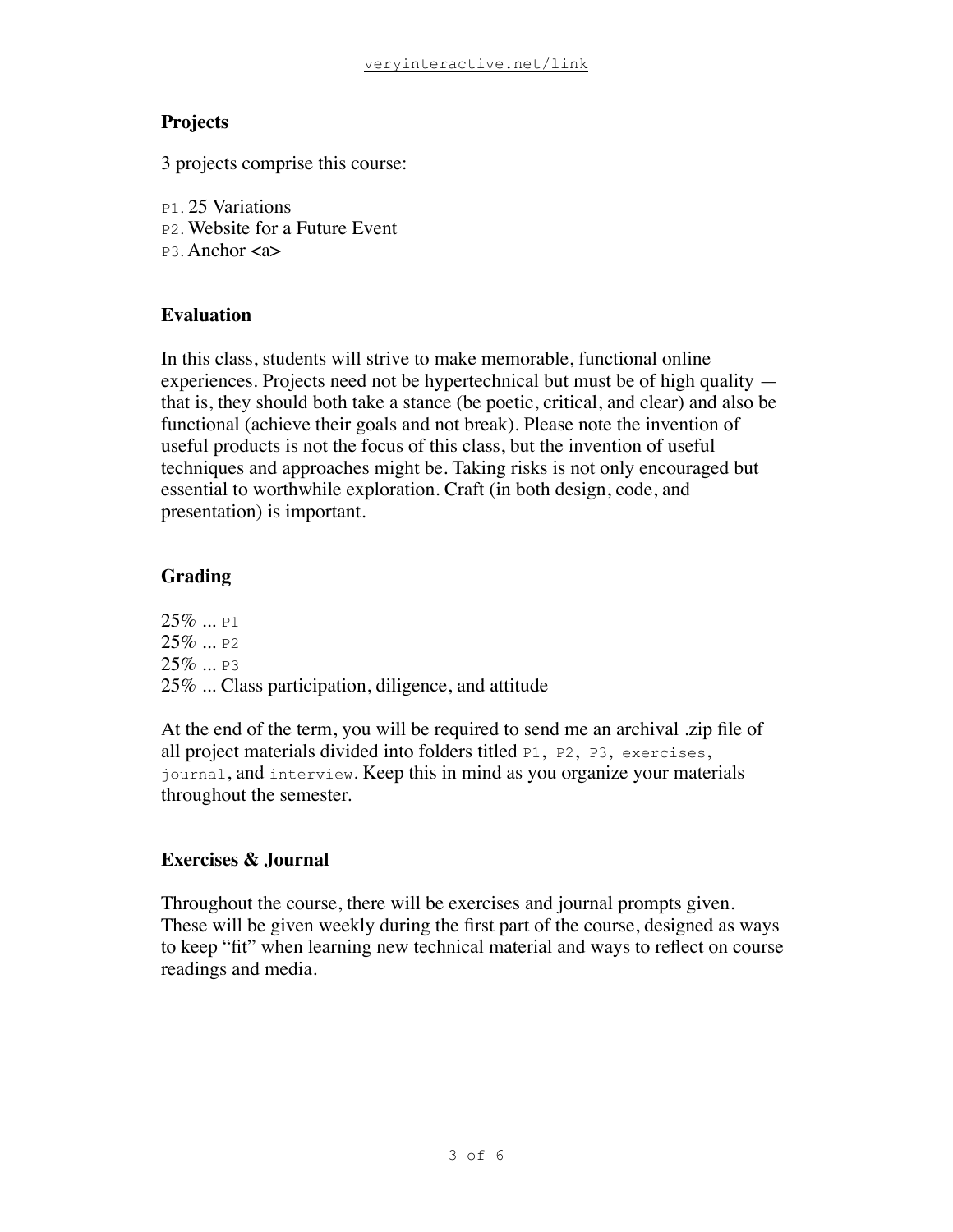#### **Class Websites**

Students will create their own class websites with neocities.com near the beginning of class. These websites should house all projects, exercises, journal entries, and interview. Students should feel free to design this site as well.

### **Academic Integrity**

Students will become familiar with using pre-existing language, images, and software as raw material while creating entirely new works. While making websites, we will learn which technologies could be appropriated and how to properly credit their inclusion.

### From [Academic Integrity at MIT: "Writing Code":](https://integrity.mit.edu/handbook/writing-code)

*"Writing code is similar to academic writing in that when you use or adapt code developed by someone else as part of your project, you must cite your source. However, instead of quoting or paraphrasing a source, you include an inline comment in the code. These comments not only ensure you are giving proper credit, but help with code understanding and debugging."*

*"You should not simply re-use code as the solution to an assignment. Like academic writing, your code can incorporate the ideas of others but should reflect your original approach to the problem."*

Students are encouraged to retype someone else's code instead of copy and pasting. They should be careful about pasting large blocks of code. Rather, they should do things one step at a time in order to truly understand each piece of code's unique function.

### **Attendance & COVID**

Attendance is essential. If you absolutely must miss class, email me in advance. However, we live in unprecedented times. Health is a priority in this class. If you need to be virtual due to exposure, need to miss completely due to sickness, or are virtual or absent for some other COVID-related concern, let me know as soon as possible. If you miss anything, first try to help yourself by using the resources available on the class website and/or contacting other students in class to get back up to speed. I'll do my best to include you virtually, but let's all do our part.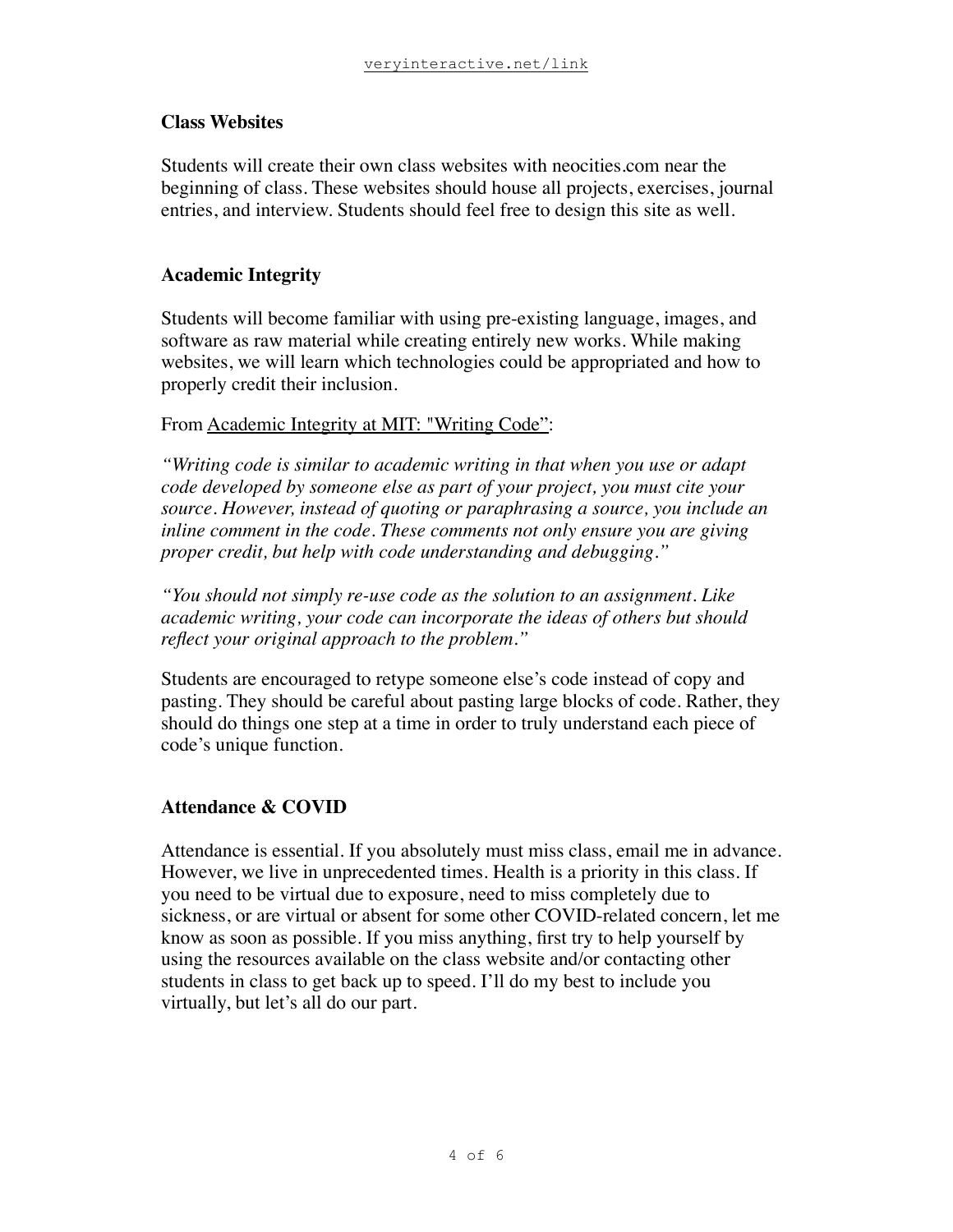### **Materials**

Students must bring their personal laptops to class. They should be responsible for their own files, making sure to back them up in some way. For editing and updating code, a free code editor such as VS Code, Atom, or Sublime Text should be installed. For image-making and sketching, Figma, Adobe Photoshop, Illustrator, and InDesign are standard tools available on most Princeton computers. Other good digital-image making tools include a phone, digital camera, scanner, screen capture, etc.

### **Calendar**

| Class $1 \dots$ Jan $25$<br>$Class 2 \dots Feb 1$<br>Class $3 \dots$ Feb $8$<br>Class $4 \dots$ Feb 15 | $<$ P $1>$  | Guest: Min Guhong  |
|--------------------------------------------------------------------------------------------------------|-------------|--------------------|
| Class $5 \dots$ Feb 22                                                                                 | $<$ P2>     |                    |
| Class $6 \dots$ Mar 1                                                                                  | $<$ /P1>    |                    |
| $\sim$ Spring Recess $\sim$<br>Class 7  Mar 15                                                         |             |                    |
| Class $8 \dots$ Mar 22                                                                                 | $<$ P $3$ > | Guest: Tiana Dueck |
| Class 9  Mar 29                                                                                        | $<$ /P2>    |                    |
| Class $10 \dots$ Apr 5                                                                                 |             |                    |
| Class $11 \dots$ Apr $12$<br>Class 12  Apr 19                                                          |             |                    |
| Class $13 \dots$ Apr $26$                                                                              | $<$ /P3>    |                    |